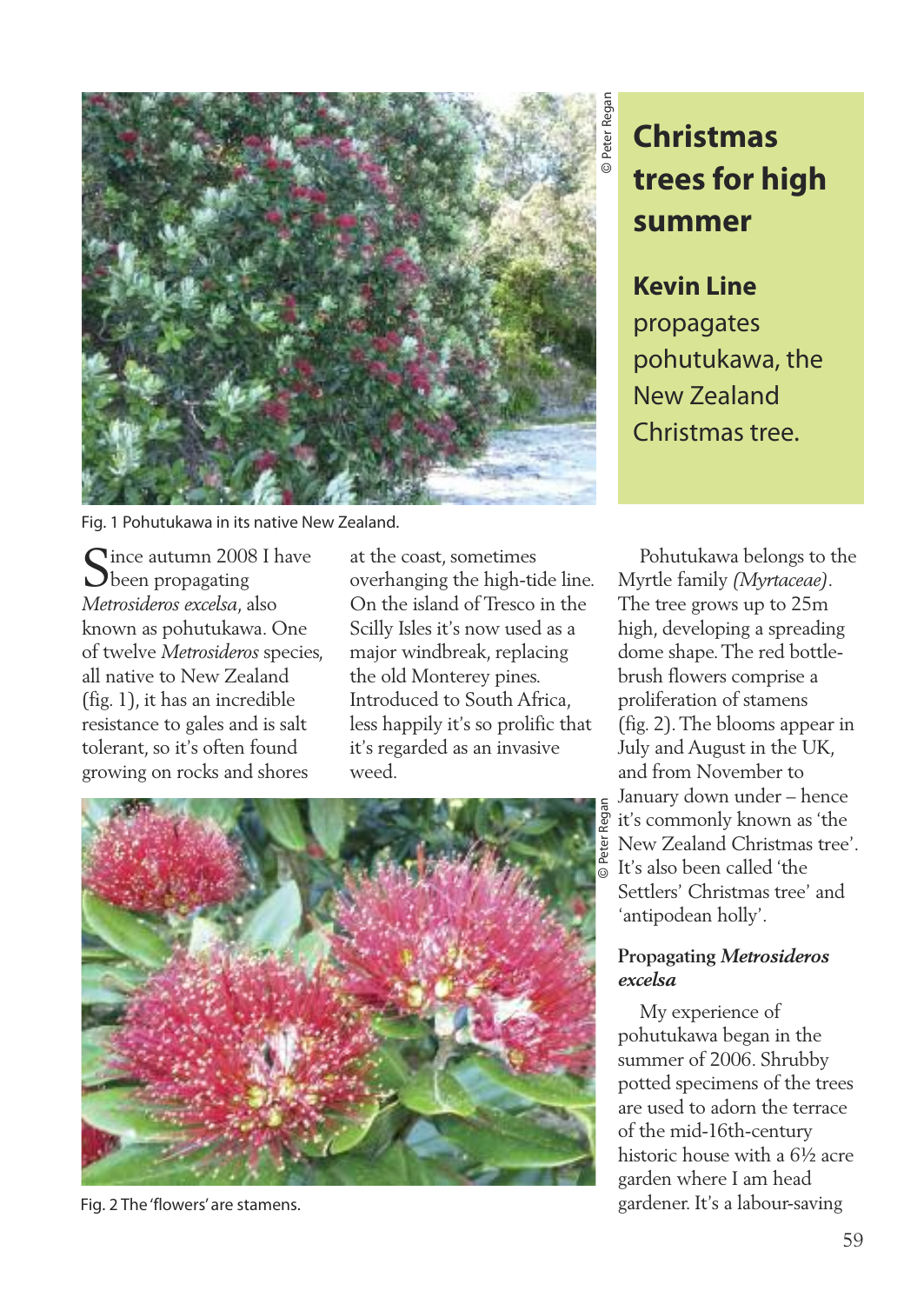

Figs. 3a & b Six years from cuttings, two plants come into flower.

shrub, requiring little watering throughout the summer months and yet producing an abundance of the flowers in extremely dry conditions.

In the autumn of 2008, as an experiment, I started to propagate pohutukawa. Including the height of the pots, the shrubs stand at a

height of 1.3m; each shrub has a varied growth habit of single and lateral stems. I thought it would be interesting to take cuttings from single and lateral stems to see if the cuttings continued to produce the same pattern of growth. Twenty cuttings were



Fig. 4 In a cool greenhouse, roots develop well.

©Kevin Line



taken and five cuttings inserted into each of four 2-litre pots with a 2:1 mix of peat-free compost and grit sand, as I'd seen woody subjects develop good rooting systems in such a mix.

Ten cuttings were taken from the greener, softer parts of the plant stems closer to the shoot tips, and the other ten from riper wood lower down.All were placed in the heated end of the glasshouse, with assisted heat to maintain  $10-15^{\circ}$  C.

By the following spring just two of the cuttings had rooted, both taken from woodier sections of stems. These two plants are now just over a metre high and in spring 2014, with assisted heat in the propagation unit of the glasshouse, both had a profusion of early flowers (figs 3a & b).